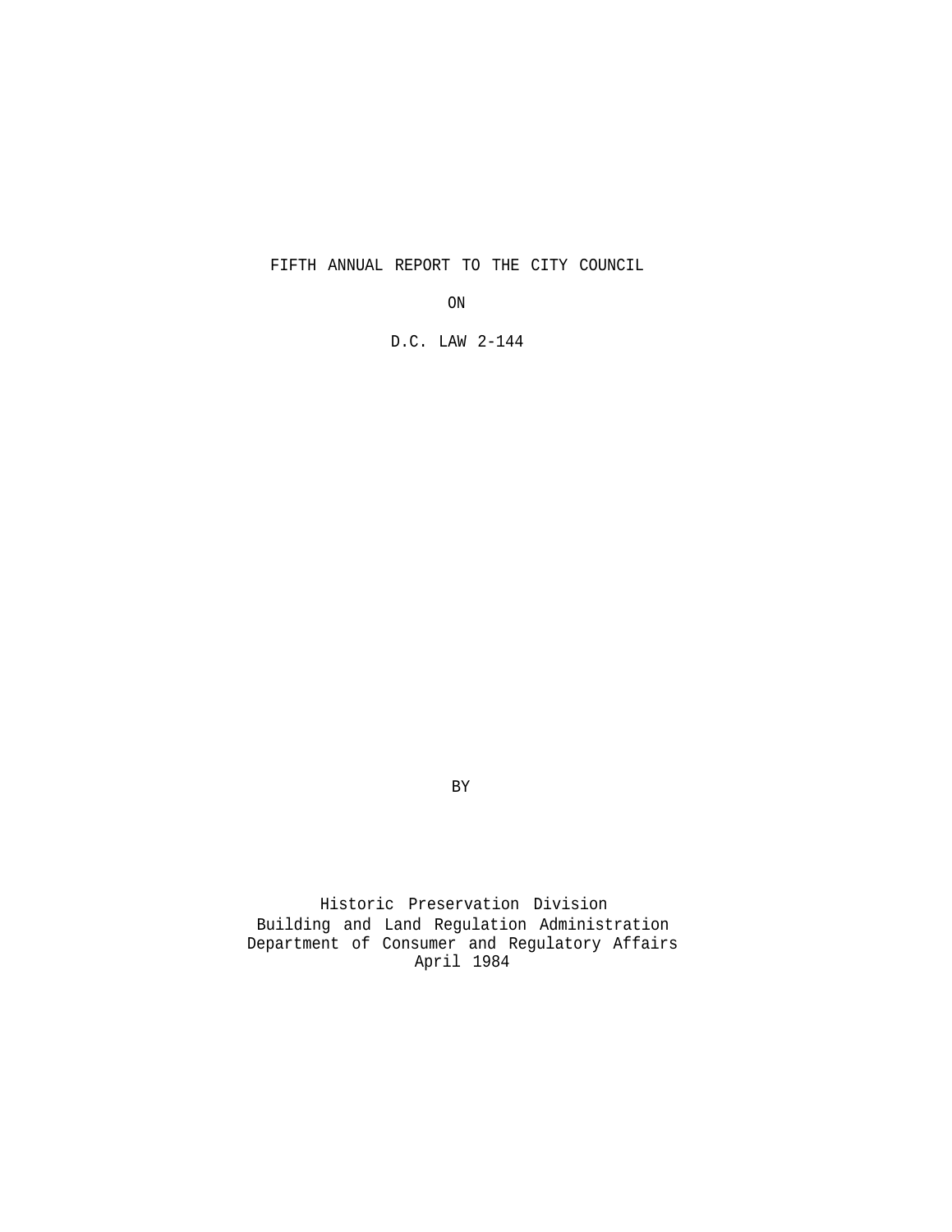### TABLE OF CONTENTS

# Expanded Fifth Annual Report to the City Council

|              |                                          | Page |
|--------------|------------------------------------------|------|
|              | A. Fifth Annual Report: D.C. Law 2-144 1 |      |
| <b>B</b> .   | Source of Grant Funds and                |      |
|              |                                          |      |
| D.           | Nominations to the National Register 5   |      |
| $E$ .        |                                          | 5    |
| $F_{\rm{L}}$ |                                          |      |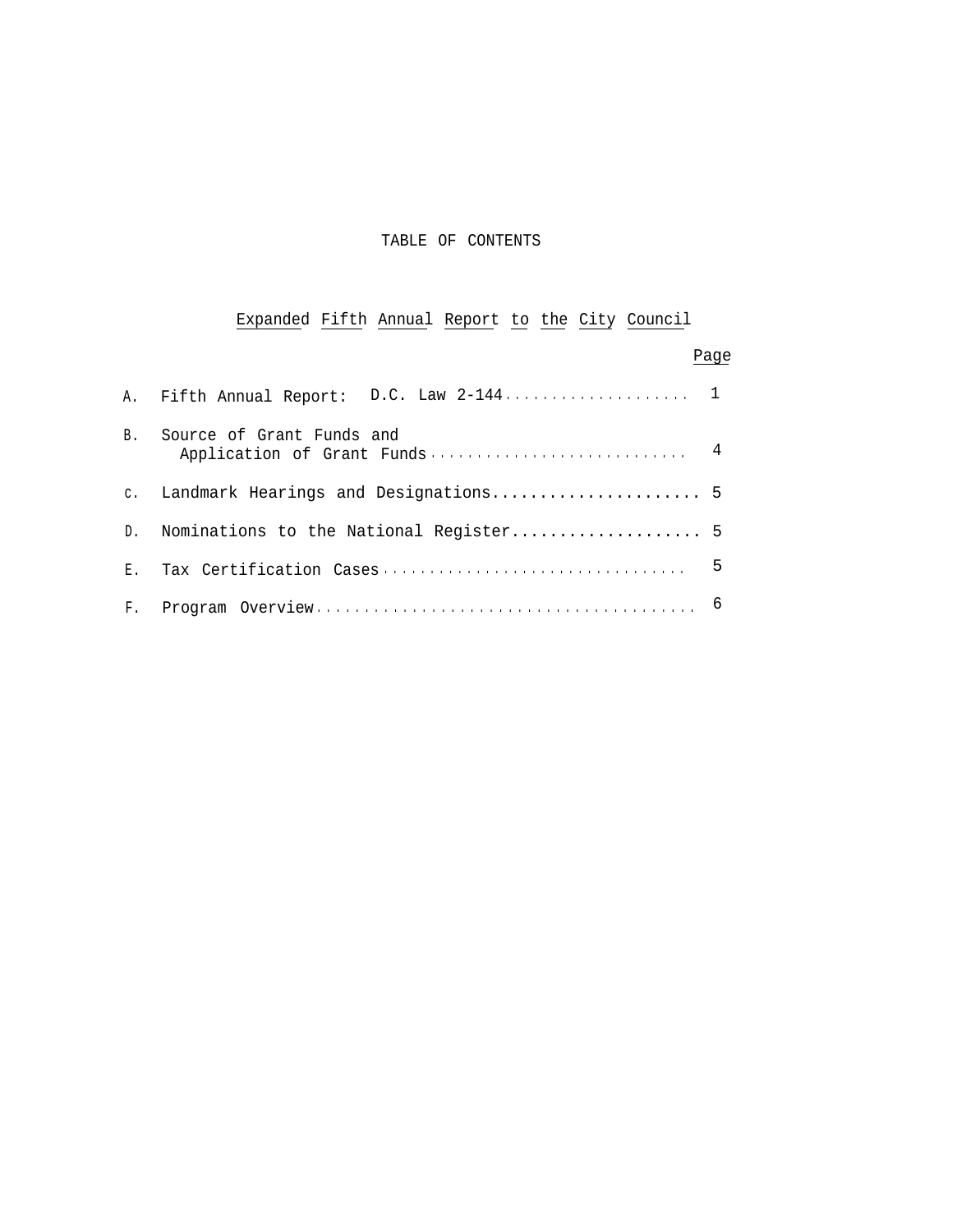#### A.

- I. Total number of permit applications: Total 381 March 1983 - March 1984
- II. A. Individual Landmarks
	- 1. Permits issued without public hearing: Total 35 a. Alterations - 32
		- b. Demolitions 1
		- **C.** New Construction 2
		- d. Subdivision 0
	- 2. Number of public hearings where permit ordered issued: Total 1 Army-Navy Club
	- B. Buildings within Historic Districts
		- 1. Total number of permits issued without public hearing: Total 345
			- a. Alterations -309
			- b. Demolitions 20
			- **C.** New Construction 14
			- d. Subdivision 2
		- 2. Number of public hearings where permit ordered issued: Total 0
		- 3. Number of public hearings where order "Do Not Issue": Total 0
		- 4. Number of Joint Committee on Landmarks and Historic Preservation Review Board recommendations of DO NOT ISSUE to Mayor's Agent which did not go to Public Hearing because applications were withdrawn or Public Hearings not requested: Total 0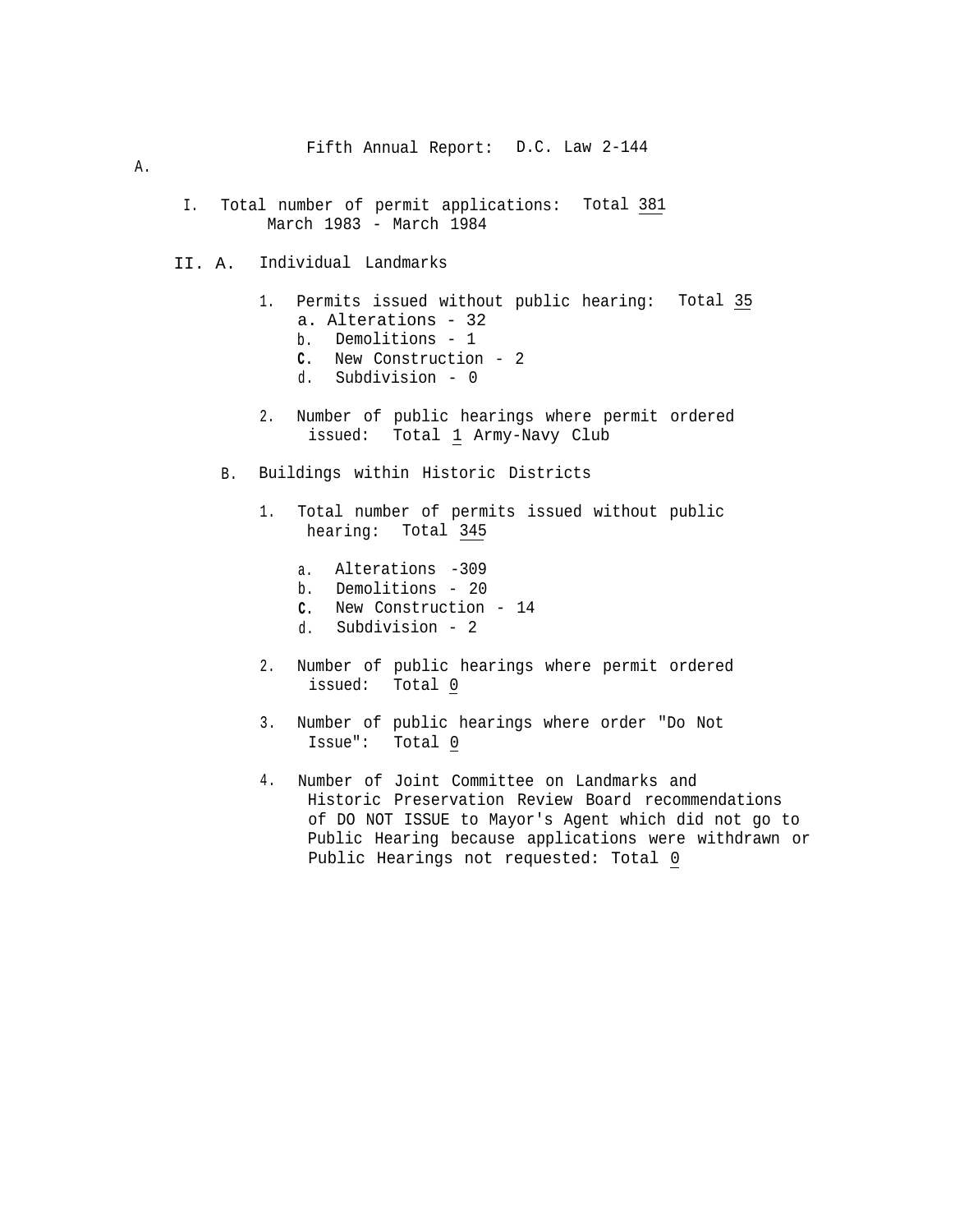- II. C. Number of permits issued in historic districts by district (for public hearing cases see above):
	- a. Anacostia 4
		- (1) alterations 4
		- (2) demolitions
		- (3) new construction
		- (4) subdivisions
	- b. Capitol Hill 93
		- (1) alterations 75
		- (2) demolitions 9
		- (3) new construction 9
		- (4) subdivisions
	- c. Georgetown 143
		- (1) alterations 133
		- (2) demolitions 4
		- (3) new constructions 5
		- (4) subdivision 1
	- d. DuPont Circle 53
		- (1) alterations 52
		- (2) demolitions
		- (3) new construction
		- (4) subdivisions 1
	- e. Sixteenth Street 10
		- $(1)$  alterations  $-10$
		- (2) demolitions
		- (3) new construction
		- (4) subdivisions
	- f. LeDroit Park 5
		- (1) alterations 5
		- (2) demolitions
		- (3) new construction
		- (4) subdivisions
	- g. Logan Circle 3
		- (1) alterations 3
		- (2) demolitions
		- (3) new construction
		- (4) subdivisions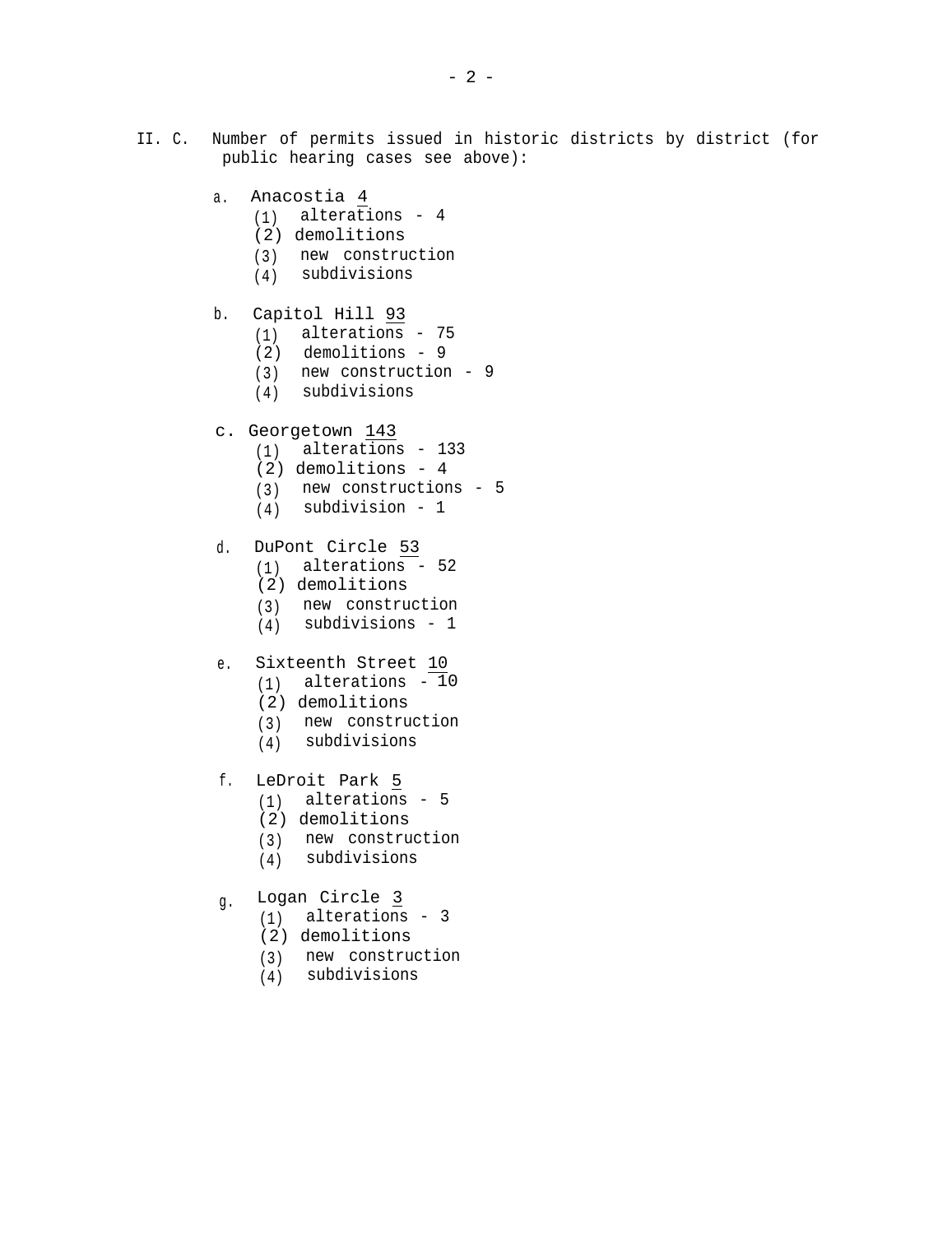- h. Pennsylvania Avenue National Historic Site 22
	- (1) alterations 15
	- (2) demolitions 7
	- (3) new construction
	- (4) subdivisions

## i. Massachusetts Avenue 7

- (1) alterations 7
- (2) demolitions
- (3) new construction
- (4) subdivisions
- 5 Takoma Park 5
	- $(1)$  alterations 5
	- (2) demolitions
	- (3) new construction
	- (4) subdivisions
- III. Number of conceptual design review applications (new construction and alterations): Total 86
	- a. buildings in historic districts 84
	- b. individual landmarks 2
	- IV. A. Number of permit applications withdrawn or returned without action March 1983 - March 1984: Total 22
		- B. Number of preliminary review applications: (new construction and alteration): Total 2
			- a. buildings in historic districts 0 b. individual landmarks - 2
	- v. Litigation

Cases resolved since the Fourth Annual Report:

- 1. Pepco Substation No. 12, 1020 33rd Street, N.W.
- 2. Elk's Lodge, 919 H Street, N.W.
- 3. Lansburgh's Furniture Store, 901 F Street, N.W.
- 4. Keith Albee Rhodes Tavern National Metropolitan Bank Building on Square 224.
- 5. International Association of Machinists, 1330 Connecticut Avenue, N.W.
- 6. Bond Building, 1420 New York Avenue, N.W.
- 7. Georgetown Harbour Associates, 3301 K Street, N.W.
- 8. Mt. Jezreel Baptist Church, 501 E Street, S.E.
- 9. Army-Navy Club, 1627 I Street, N.W.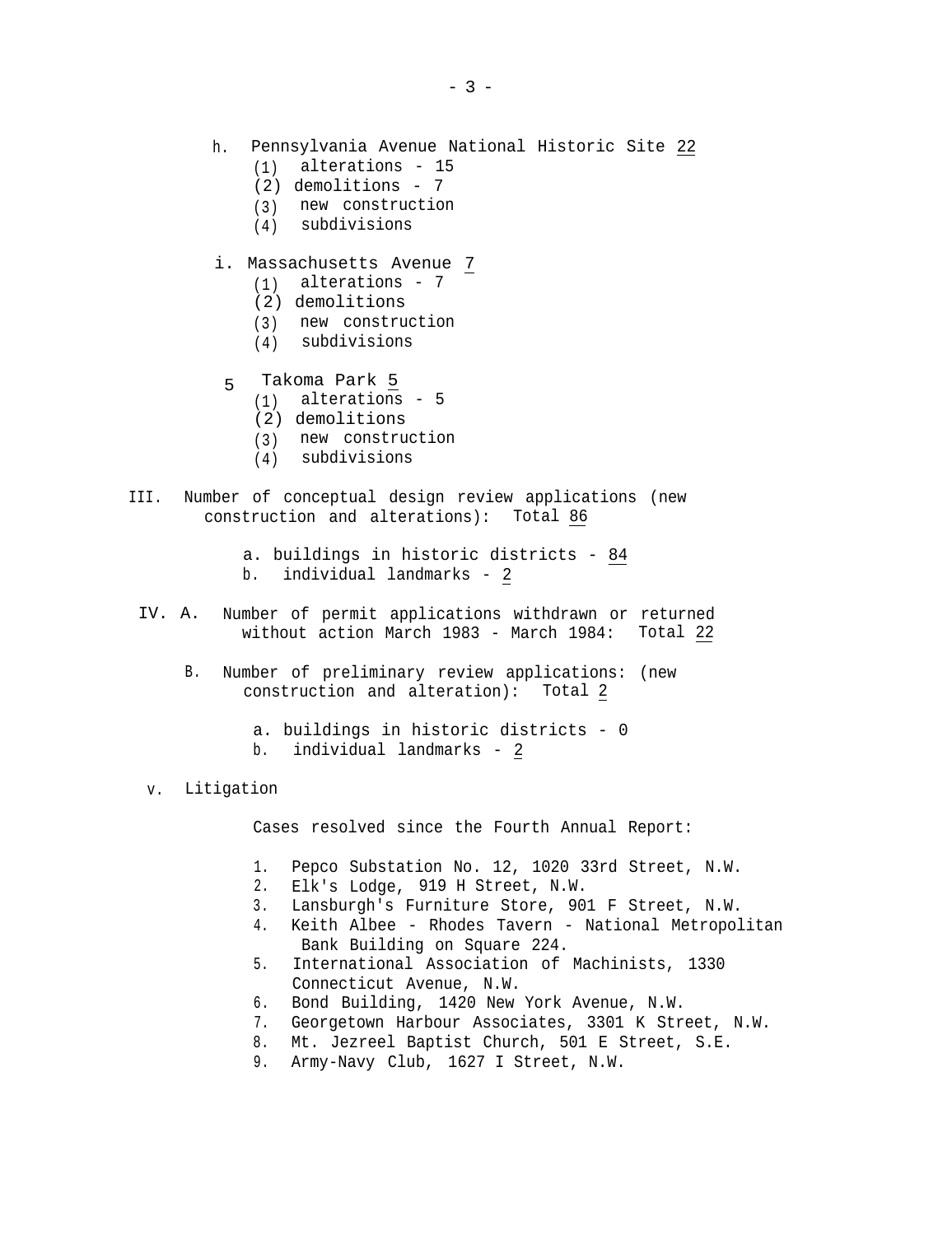## HISTORIC PRESERVATION SOURCE AND APPLICATION OF GRANT FUNDS

B.

Source of Grant Funds

| Survey and Planning Grant       | 295,963 |
|---------------------------------|---------|
| Emergency Jobs Bill Act of 1983 | 338,632 |
| Total                           | 634,595 |

## Application of Grant Funds

| Subgrants' (Survey & Planning) | 229,043 |
|--------------------------------|---------|
| Emergency Jobs Bill Act        | 330,166 |
| FY 1983 Operation Costs        | 22,571  |
| Carry forward to FY 1984       | 52,815  |
| Total                          | 634,595 |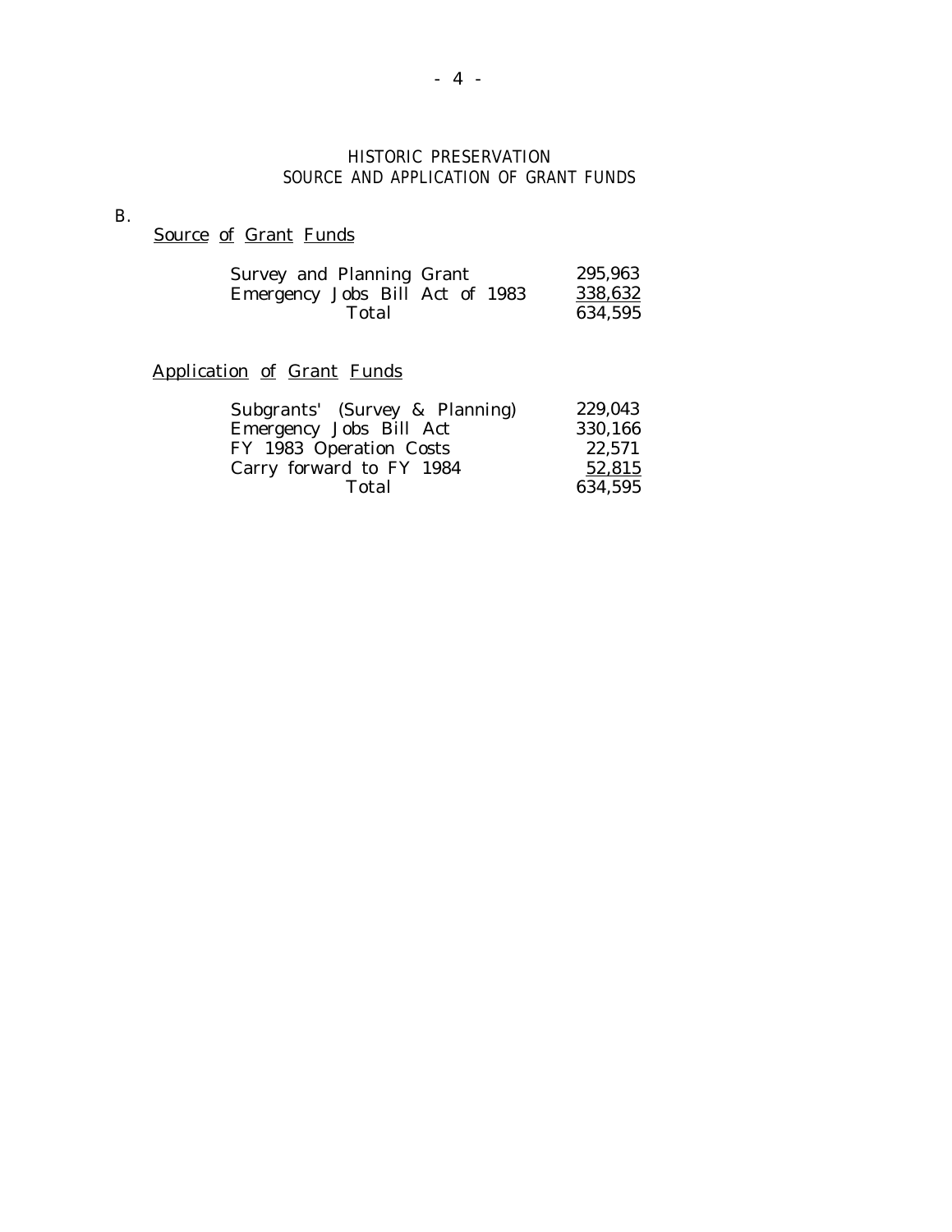- C. Number of Historic Landmark and Historic District Hearings and Designations: Total 21
	- (a) Historic District and Historic Landmark designation hearings:

Total 12 One name change

(b) Historic District and Historic Landmark designations:

Total 9 One name change

D. Number of Nominations to the National Register: Total 14

(a) National Register listings:

12 individual landmarks 1 historic district 1 name change

(b) National Register nominations pending: Total 2

2 historic districts

E. Number of Tax Certifications: Total 108

This number (108) is smaller than that which would occur during a typical year because during the period in which the historic preservation program was suspended by the Department of the Interior, no certifications were processed.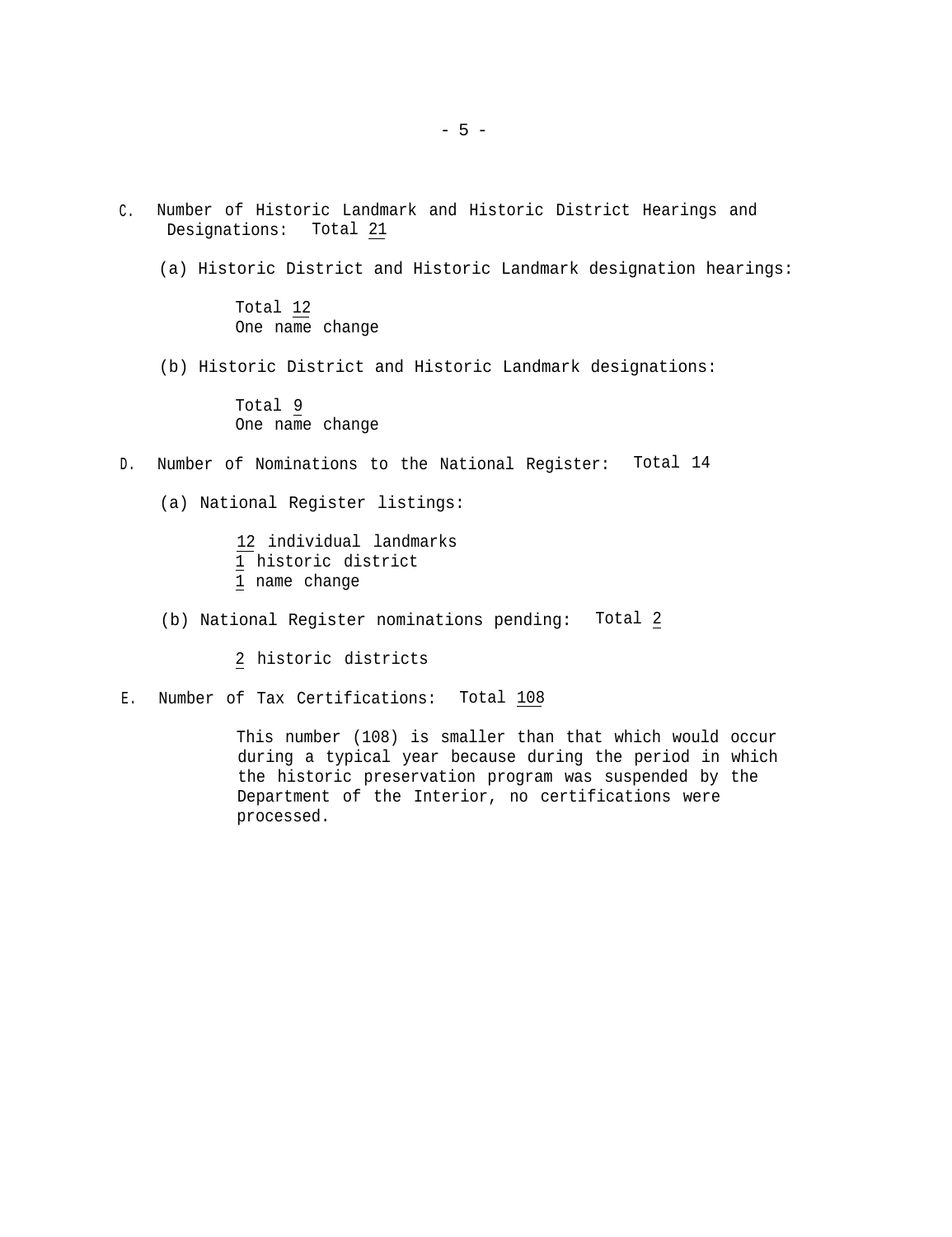#### PROGRAM OVERVIEW

-6-

During the past fiscal year the District of Columbia Historic Preservation program has undergone a significant number of changes in operations and personnel. A major change was the shift of the program from the Department of Housing and Community Development to the new Department of Consumer and Regulatory Affairs. Concomitant with this shift, Mayor Barry named a new State Historic Preservation Officer, Ms. Carol B. Thompson, and subsequently appointed the first Historic Preservation Review Board of D.C. The latter action has given the District full responsibility for the program, the review function having been handled previously by the Joint Committee on Landmarks.

At the same time that this change of responsibility within the District government occurred, the preservation program was suspended as an "approved state program." As a result of this suspension, the District reviewed all aspects of the program at the executive level and initiated steps to correct the stated deficiencies and generally strengthen the program. This action led to the reinstatement of the program and is currently being used to improve the program beyond the required levels.

Throughout the year, the program made a significant number of accomplishments and acted to correct the deficiencies leading to the suspension by reinforcing a programmatic structure which has always been both sound and responsive to the goals of the National Historic Preservation Act and the citizens of the District of Columbia. At the close of the Fiscal Year, the following programmatic and operative accomplishments had been made.

- 1. The appointment of an eleven member review board with the requisite professional positions filled.
- 2. The implementation of a management plan approved at the executive level.
- 3. The selection of a candidate to fill the vacant promotion of the Division Chief.
- 4. The selection of a candidate to fill the vacant position of Archeologist.
- 5. The correction of all deficiencies related to the suspension.
- 6. The solicitation and selection of 12 projects for funding through the Emergency Jobs Bill Act of 1983.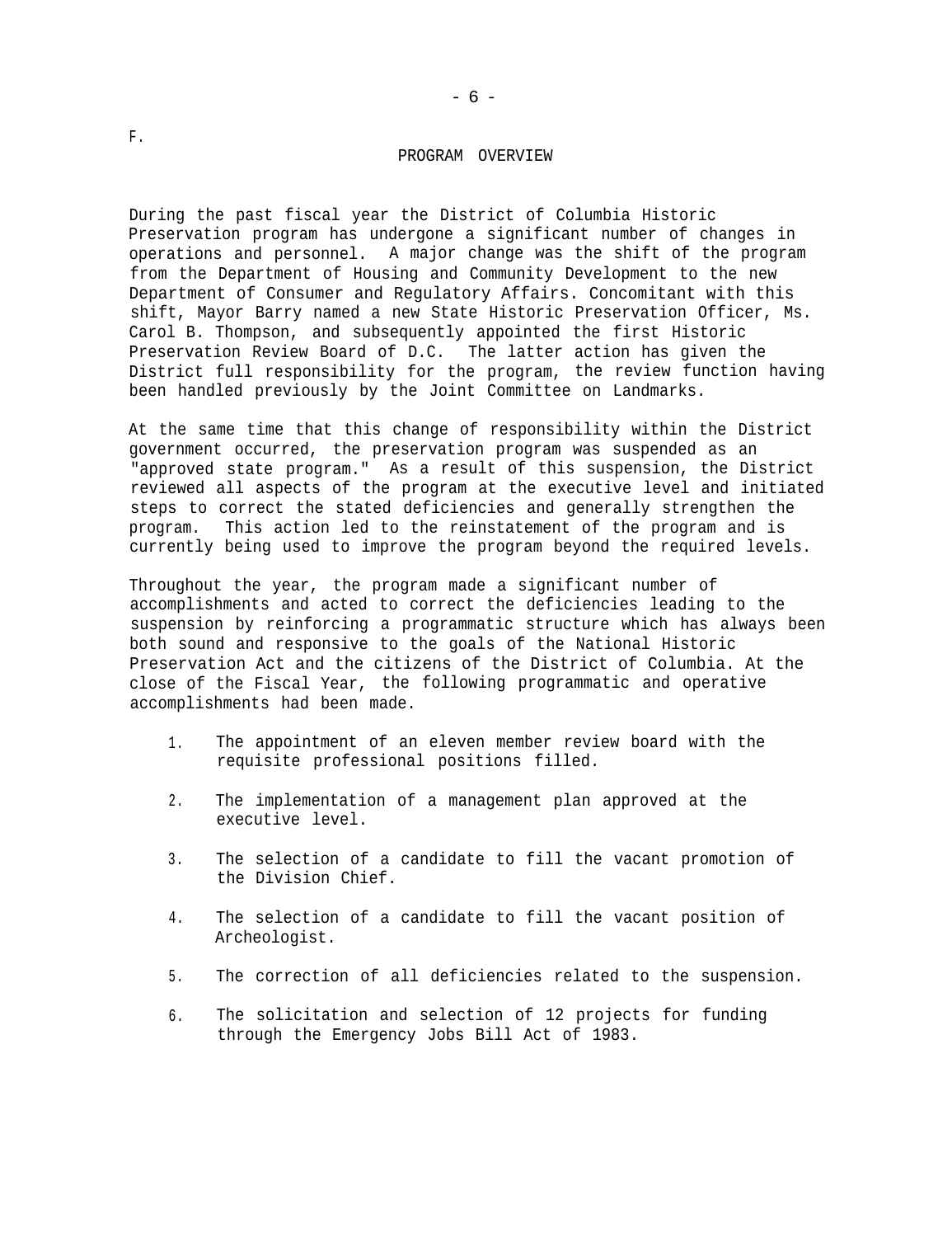- 7. The evaluation and selection of nine projects for Survey and Planning Activities.
- 8. The reduction of the backlog of landmark nominations by 10.
- 9. The submission of a backlog of 38 completion reports for Acquisition and Development grants.
- 10. The completion of 21 Acquisition and Development grants from FY 1980 and 81.
- 11. The completion of the Historic Preservation section of the D.C. Comprehensive Plan.
- 12. One day orientation of the new Historic Preservation Review Board.

In addition to the above accomplishments, the Office processed a significant number of Tax Acts projects and 106 reviews including many complex issues and projects. Despite the small size of the staff, these responsibilities have been carried out with a high degree of skill and effectiveness.

The award of the Survey and Planning grants has been in direct response to the identification of areas of development pressure and in response to civic interest in the future growth and development of the identified areas. The State Historic Preservation Officer program was carried out concurrently with the District's local program. The effect of the tandem responsibility is to allow the Office to inspect every tax act project and effect administrative review of all projects, taking into account the broader impact on adjoining properties and/or the Historic District. The same review is administered to all Jobs Bill projects.